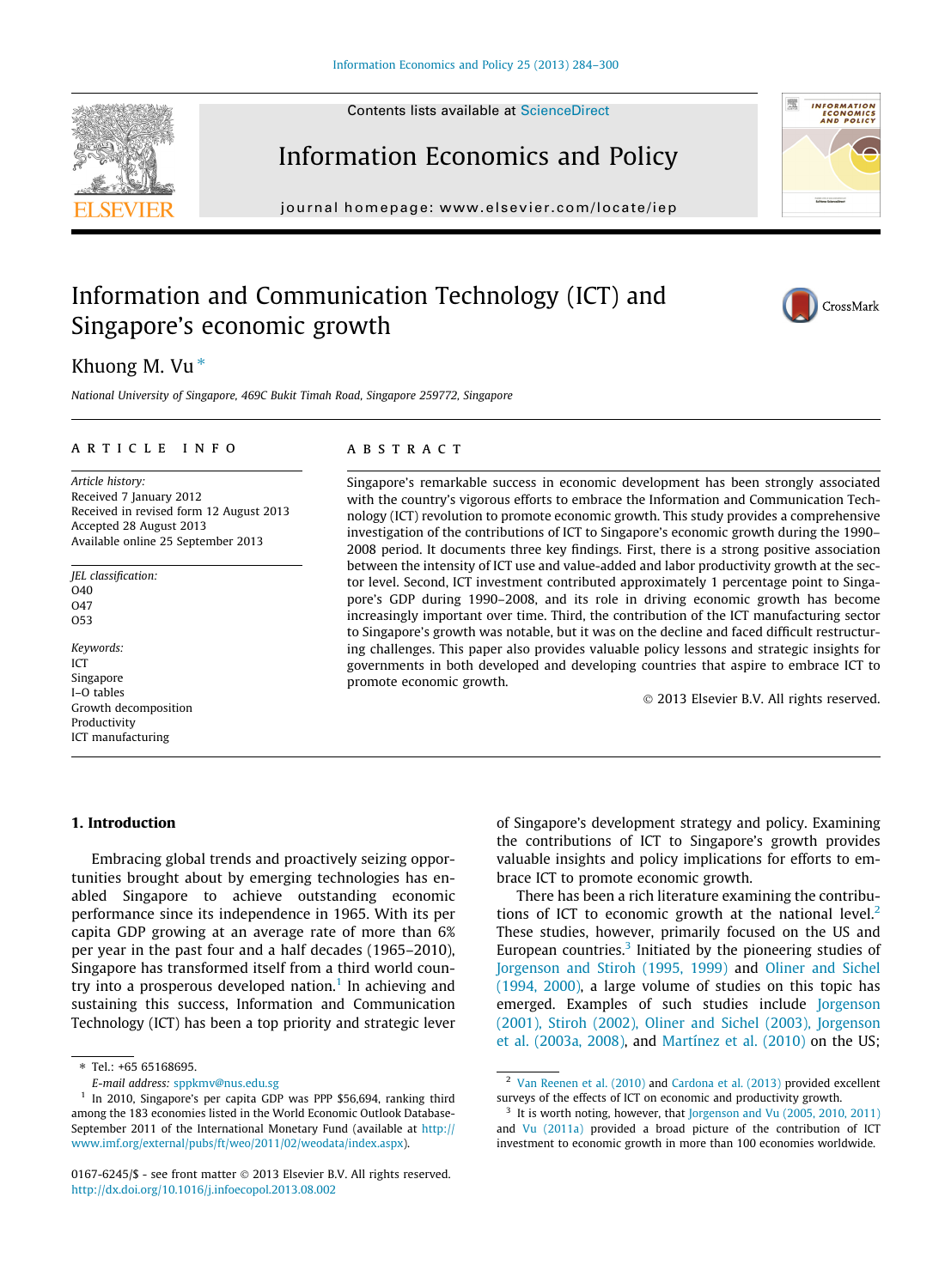[Oulton \(2002\)](#page--1-0) and [Correa \(2006\)](#page--1-0) on the UK; [Jorgenson and](#page--1-0) [Motohashi \(2005\)](#page--1-0) on Japan; [Jalava and Pohjola \(2002,](#page--1-0) [2007\)](#page--1-0) on Finland; [Atzeni and Carboni \(2005\)](#page--1-0) on Italy; [Martí](#page--1-0)[nez et al. \(2008\)](#page--1-0) on Spain; [Antonopoulos and Sakellaris](#page--1-0) [\(2009\)](#page--1-0) on Greece; [Colecchia and Schreyer \(2001\), Van Ark](#page--1-0) [et al. \(2002\), Daveri \(2002\),](#page--1-0) and [Timmer et al. \(2003\)](#page--1-0) on EU economies; [Jorgenson \(2003\)](#page--1-0) on the G7 economies; and [Dimelis and Papaioannou \(2011\)](#page--1-0) on industry-level comparisons between the EU and the US.

This paper examines the contributions of ICT to growth in Singapore, where ICT diffusion and production have been promoted with rigorous policy initiatives. Three factors motivate this study. First, Asia is a vibrant region for ICT diffusion and production, but research on the contributions of ICT to growth is scarce. Therefore, there is a need for studies on this topic in countries of the region, especially for those where high-quality data are available, such as Singapore. Second, Singapore has been highly proactive and effective in embracing ICT to foster economic growth. Examining the case of Singapore can provide a comprehensive understanding of the contributions of ICT to growth, which come from ICT use, ICT investment, and ICT production. Third, the fluctuation in the performance of Singapore's ICT manufacturing sector and its rapid structural change provide valuable policy insights into the challenges faced by the government in its efforts to promote this industry.

This paper examines ICT development and growth in Singapore since 1980, with a detailed analysis of the period between 1990 and 2008, for which data on ICT investment and production are available. It is also worth noting that the in-depth analysis of the period 1990–2008 also provides meaningful insights because 1990 marked a milestone in Singapore's economic growth process. In the period prior to 1990, Singapore's economic growth was characterized by the government's export-led efforts to promote quantitative growth through the rapid accumulation of capital. Since 1990, the government has shifted its strategic focus to qualitative development to transform Singapore into a developed nation. $4$  Furthermore, the period 1990–2008 was also characterized by the accelerating pace of globalization, fueled by the end of the Cold War in 1991, the rise of China and India, and the rapid penetration of the ICT revolution across nations.

This paper primarily uses data compiled from Singapore's Department of Statistics (DOS), of which the data from the I–O tables for 1995, 2000, and 2005 are particularly valuable.<sup>5</sup> Additional sources of data include the Ministry of Trade and Industry (MTI), Monetary Authority of Singapore (MAS), World Bank's World Development Indicators (WDI), and the EU KLEMS Project.

The remainder of this paper proceeds as follows. Section 2 introduces Singapore's strategy and policy initiatives in its effort to embrace the ICT revolution to foster economic growth. Section [3](#page--1-0) presents evidence on the associations between ICT use intensity and growth at the sector level. Section [4](#page--1-0) estimates the contribution of ICT investment, among other sources, to Singapore's economic growth. Section [5](#page--1-0) examines the contributions of the ICT manufacturing sector. Section [6](#page--1-0) summarizes the findings and draws policy lessons.

#### 2. Singapore and the ICT revolution

Singapore initiated its strategy to embrace the ICT revolution to promote economic growth and development in the early 1980s, as soon as the first generation of personal computers demonstrated its substantial potential. This endeavor has been concentrated on two fronts: fostering ICT adoption and promoting ICT production. Singapore's achievements in these efforts are remarkable. However, some critical challenges have also emerged. This section highlights these issues.

#### 2.1. Fostering ICT adoption

The efforts of the Singaporean government to foster ICT adoption can be characterized by two prominent features. One is a proactive ICT strategy with a clear master plan for each stage of development, and the other is the government's pioneering role in developing e-government that leverages ICT to enhance its efficiency and effectiveness.

Singapore's journey over the past three decades has evolved according to six master plans that set out the main points of focus and priorities to support the country's ICT readiness and realize its ICT-enabled potential [\(Table 1](#page--1-0)). The first master plan, entitled ''National Computerization Plan'', was implemented from 1980 to 1985 and focused on ICT capacity building, including computerization and ICT manpower, and investment in the ICT industry. The second master plan (''National IT Plan'', 1986–1991) aimed to enhance communications between government agencies and businesses by extending the government's ICT system into the private sector. The third master plan (''IT2000'', 1992–1999) embraced the emergence of the Internet with a focus on connectivity and Internet-enabled services. The fourth master plan (''Infocomm 21'', 2000–2003) emphasized convergence, fostering the penetration of ICT across economic sectors and in society at large. The fifth master plan ("Connected Singapore", 2003–2006) sought to unleash the potential of ICT to create value and increase capabilities. The sixth master plan (''iN2015'', 2006–2015) aspired to embrace ICT for innovation, social and economic integration, and international collaboration. With its effective strategies and vigorous implementation initiatives in fostering ICT adoption, Singapore has become a leading country in ICT-readiness and e-government performance.

#### 2.2. Promoting ICT production

Singapore has proactively promoted ICT production, especially the ICT manufacturing sector. With strong support from the government through its industrial policy, the industry has rapidly expanded since 1980. The

<sup>4</sup> Ministry of Trade and Industry, The Strategic Economic Plan Towards a Developed Nation, Report of the Economic Planning Committee, 1991.

<sup>5</sup> The DOS produces Singapore's I–O Tables every five years. The I–O Tables since 1995 provide information related to the sales and purchase of the ICT sector. The I–O Tables for 2010 have not been published.